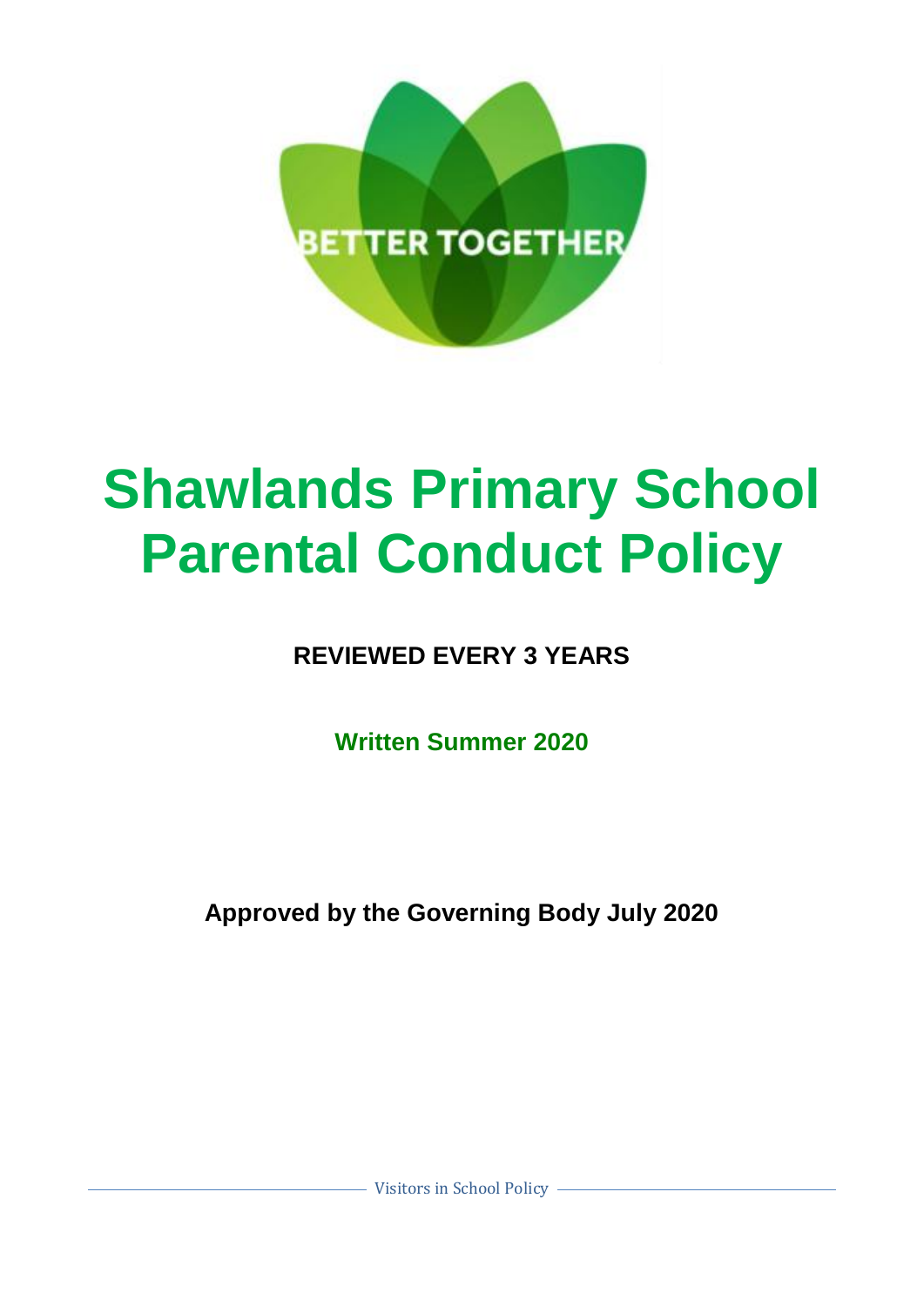

### **POLICY FOR VISITORS IN SCHOOL**

At Shawlands Primary, we are very fortunate to have a strong relationship between parents and school, and believe that school and home must work in partnership to get the best outcomes for our pupils. We also believe that staff and parents/carers should at all times be positive role-models for the pupils. As such we endeavour to ensure that parents/carers should participate fully in the life of the school.

The aim of this policy is to set out the expectations of conduct for all parents, carers and visitors to Shawlands School so that relationships between all stakeholders are positive and based on mutual understanding and respect.

#### **WE EXPECT PARENTS TO:**

- Respect the school values and ethos.
- Act as positive role-models by demonstrating respect towards other stakeholders and set a good example in both speech and conduct.
- Understand that teachers and parents/carers need to work together for the benefit of pupils.
- Seek clarification of a child's version of events from a member of staff in order to resolve any issues.
- Ensure the behaviour of their children is acceptable on the way to and from school and when under their supervision on the playground.
- Raise any concerns or complaints about school through the appropriate channels, firstly by speaking with a member of staff and then through the complaints procedure if necessary.

# **WE CANNOT TOLERATE PARENTS, CARERS OR VISITORS:**

- Using offensive or abusive or language on the school premises, during phone calls, emails or written communications.
- Making threats of aggression or bodily harm to members of staff, governors, other parents or pupils.
- Making offensive, derogatory, defamatory or threatening comments regarding school or any staff member, pupil or other parents on any social media site.
- Smoking or consuming alcohol or other drugs on school grounds, or coming onto school property whilst under the influence.
- Damaging or destroying school property.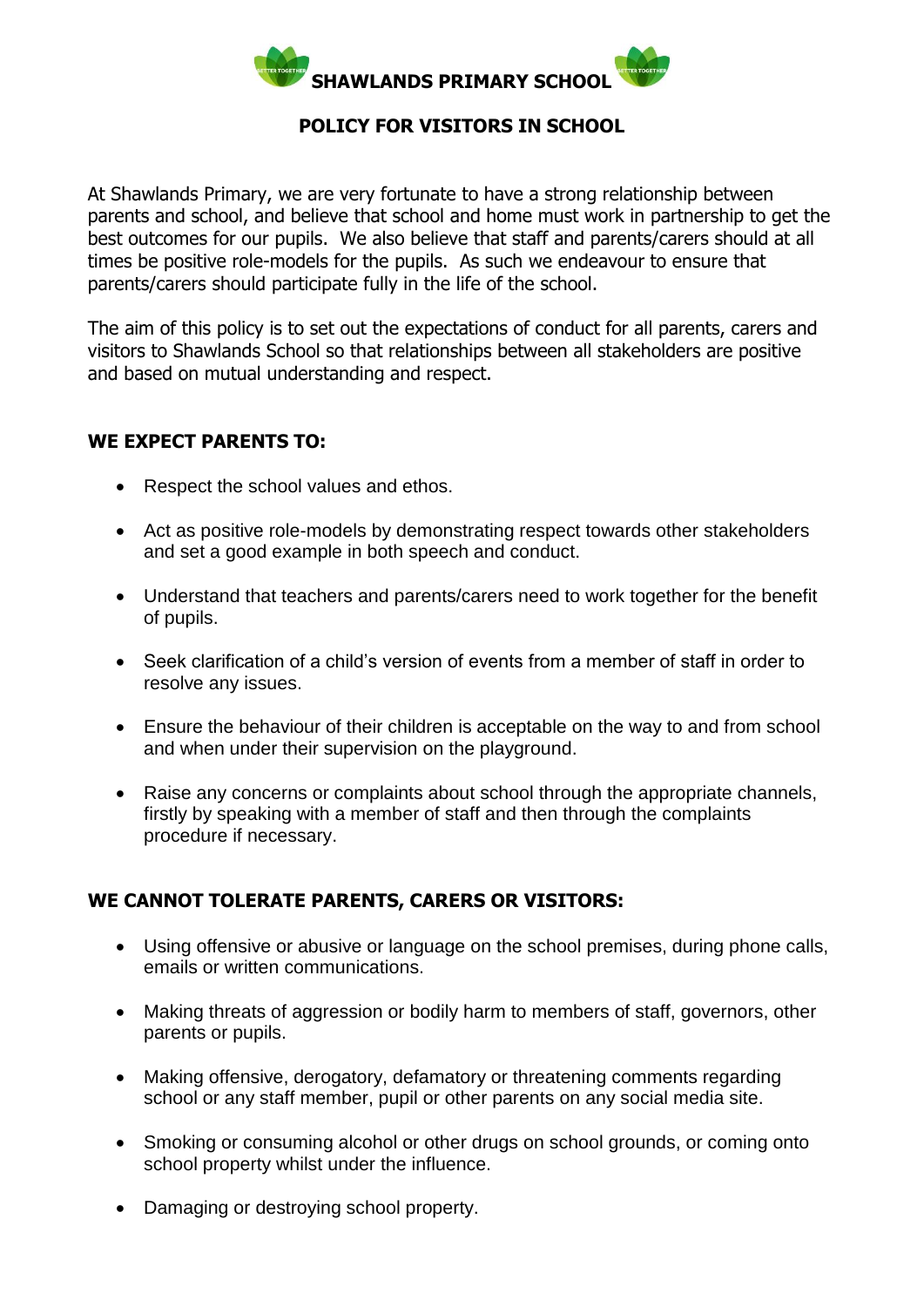- Recording conversations or meetings with staff members without permission from a senior leader.
- Approaching a pupil to speak to them or chastise them for their actions.
- Bringing dogs, or any other pets, onto school property (guide dogs are an exception).

If any of the above behaviour occurs, senior leaders may deem it necessary to contact the appropriate authorities, take legal advice and if necessary ban the offending adult from the school grounds.

It is the responsibility of the parent to ensure that any other adults collecting their children from school are made aware of the contents of this policy.

Staff members must ensure that any incidents are reported to the senior leaders as soon as possible, and in followed up in writing.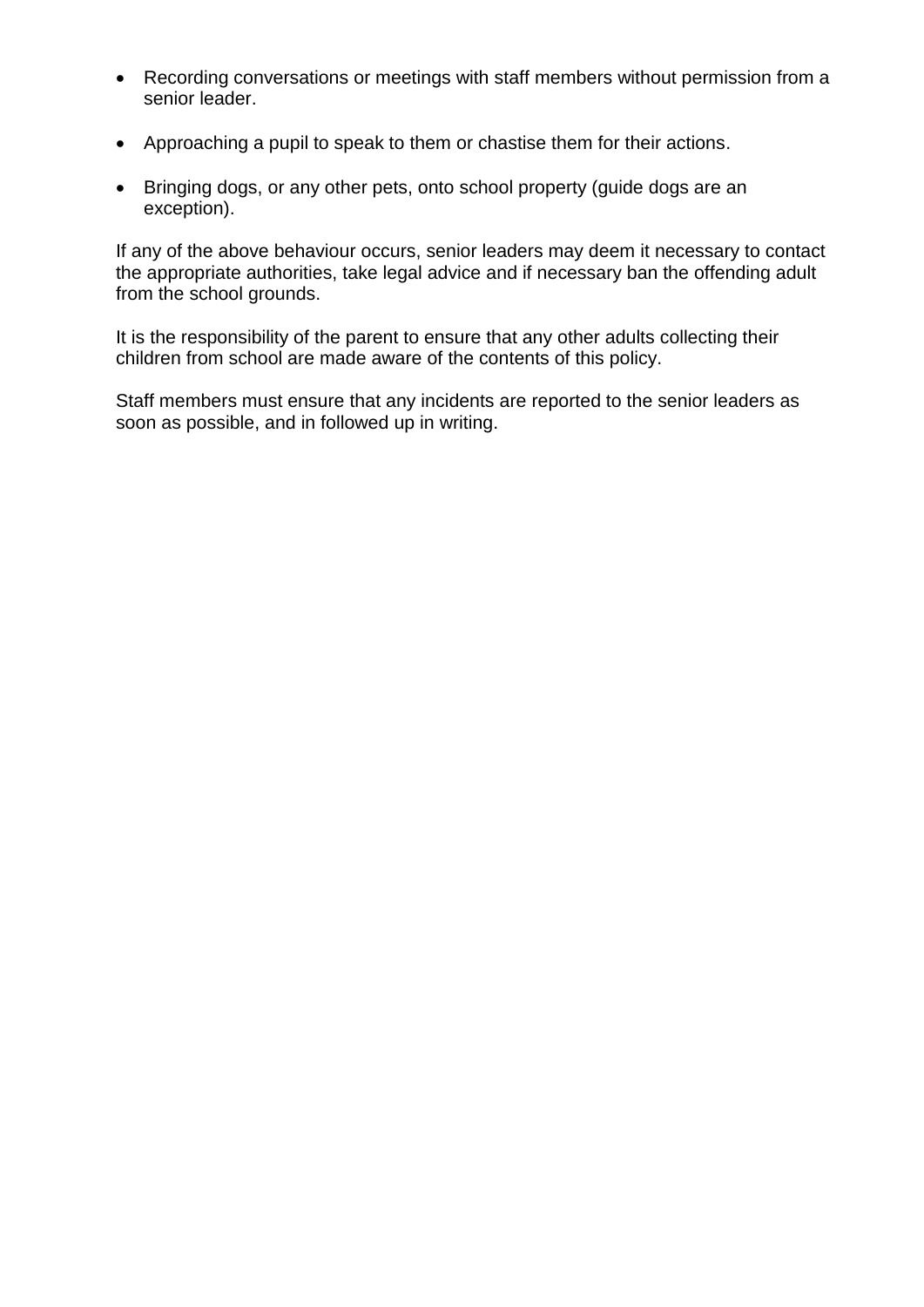## LETTER 1 [TO BE PRINTED ON HEADED PAPER]

#### DATE

#### ADDRESS

Dear Parent/Carer

At Shawlands we encourage parents and carers to play a full and active part in their children's education, in partnership with school staff. We also have a duty of care for all staff and pupils, and strive to ensure that they have a safe and positive environment to work in.

I have received a report about your conduct on [enter date and time], namely that you

[add summary of the incident and any effect on staff, pupils or other parents].

I am writing to inform you that school will not tolerate conduct of this nature, in accordance with the Parental Conduct Policy (attached) and will act as necessary to protect its staff and students.

Therefore I must ask you to immediately [add summary of measures required].

If we have any more concerns about your conduct, further, formal procedures may be followed.

Yours Sincerely,

D. Thompson Headteacher.